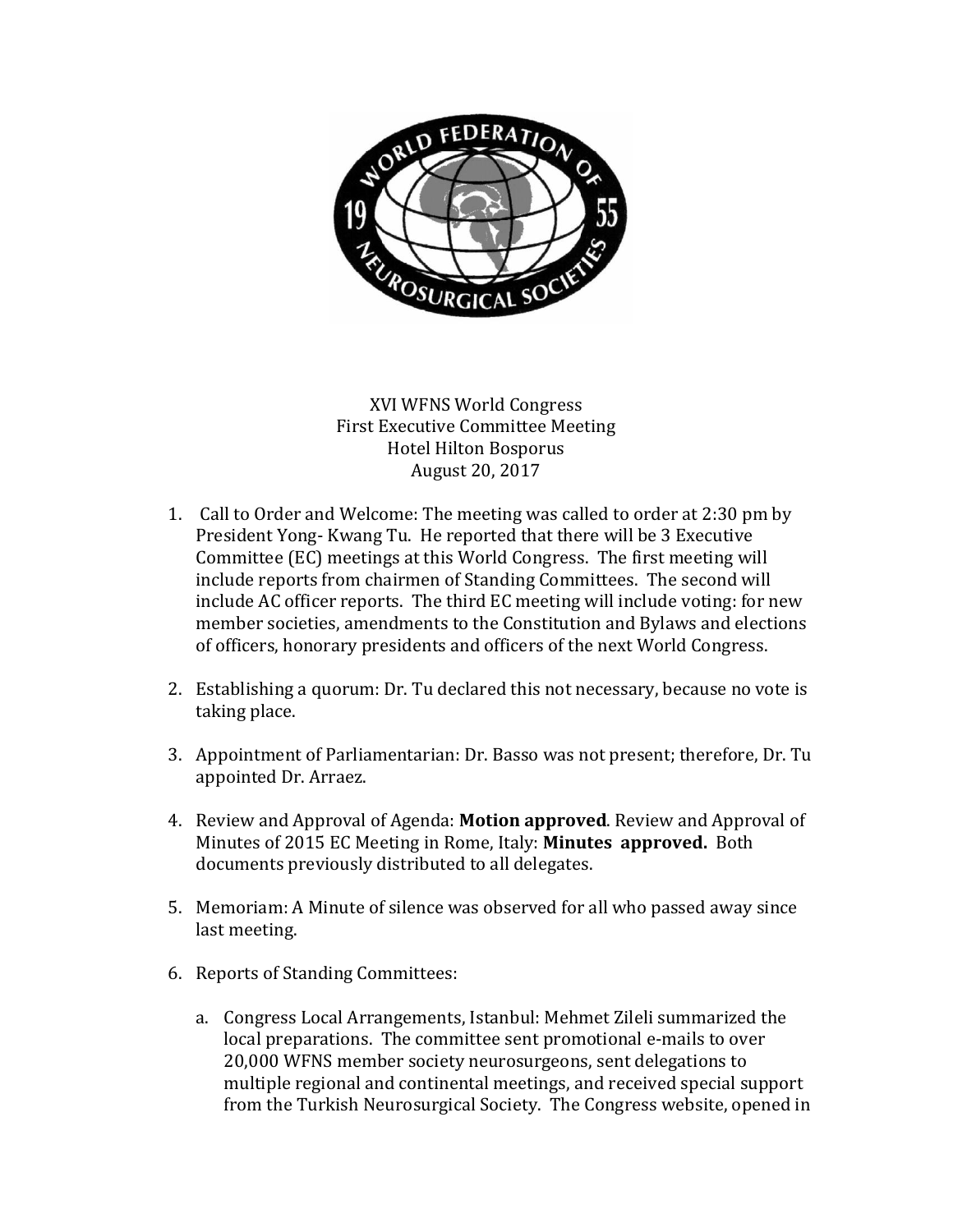2013, received visits from 46,000 users from 76 countries. The World Congress is providing financial support for 100 young neurosurgeons. Sponsorship has been provided by 38 companies and foundations. Organizational meetings with the local mayor and governor took place, at which the governor promised extra, top- level security. The local government will sponsor the Presidential Dinner.

- b. Report of Scientific Program Chairman Ihsan Solaroglu: Dr. Solaraglu thanked the chairmen of all committees who helped his Scientific Program Committee prepare the World Congress Program. Invitations were sent to national and continental societies, as well as to WFNS committees, and some individual invited speakers. He presented the Program-at-a Glance for the week. There were 164 registrations for premeeting courses; 165 total sessions; and 877 talks. He noted there were 1975 abstracts submitted, 846 oral presentations, and 1119 poster presentations; all graded by 190 reviewers. The distribution of abstracts and speakers was from 105 countries. The World Congress is accredited for European CME credit. Suggestions for future meetings include WFNS speaker pool, learning objectives for talks (required for CME credit), and feedback system.
- c. Audit Committee: Dr. Ibrahim Sbeih presented the names of the members of his committee. Dr. Sbeih presented the history of his 4 years as Chairman of the Committee, appointed by Dr. Tu in 2013. He noted that he was not invited to the AC meeting, as was customary. Dr. Tu explained that the chairman of the Audit Committee was not invited to the AC meeting to save money and time. Dr. Sbeih noted that financial documents were delayed in delivery to the Audit Committee prior to the Interim meeting in Rome. Dr. Sbeih stated that his 2015 report in Rome indicated an unexplained and unacceptable delay in receiving financial reports. Prior to the 2017 World Congress, he again wrote to the Central Office, asking for financial documents. There was again a delay in getting the auditor's reports. He received the Auditor's Report on July 14, 2017. He showed copies of the Auditor's Report, which found payments of some size and importance were transferred to questionable accounts or paid in cash. He gave, as an example, the notation that the Treasurer's stipend was paid in cash twice. Another example was the transference of the secretary's stipend to the overseas accounts of another family member, which Dr. Sbeih noted was felt by the auditor to be an action which "seriously compromises audit principles. " Dr. Sbeih said he wrote to the officers involved, and presented screen shots to the EC of the e-mail responses of the President and Secretary. He reported no response from the WFNS Treasurer. Dr. Sbeih conferred with his Audit Committee members and the WFNS Lawyer, who advised further investigation to retrieve all facts surrounding these money transfers. Another letter was produced from Alexander Swart, who also recommended internal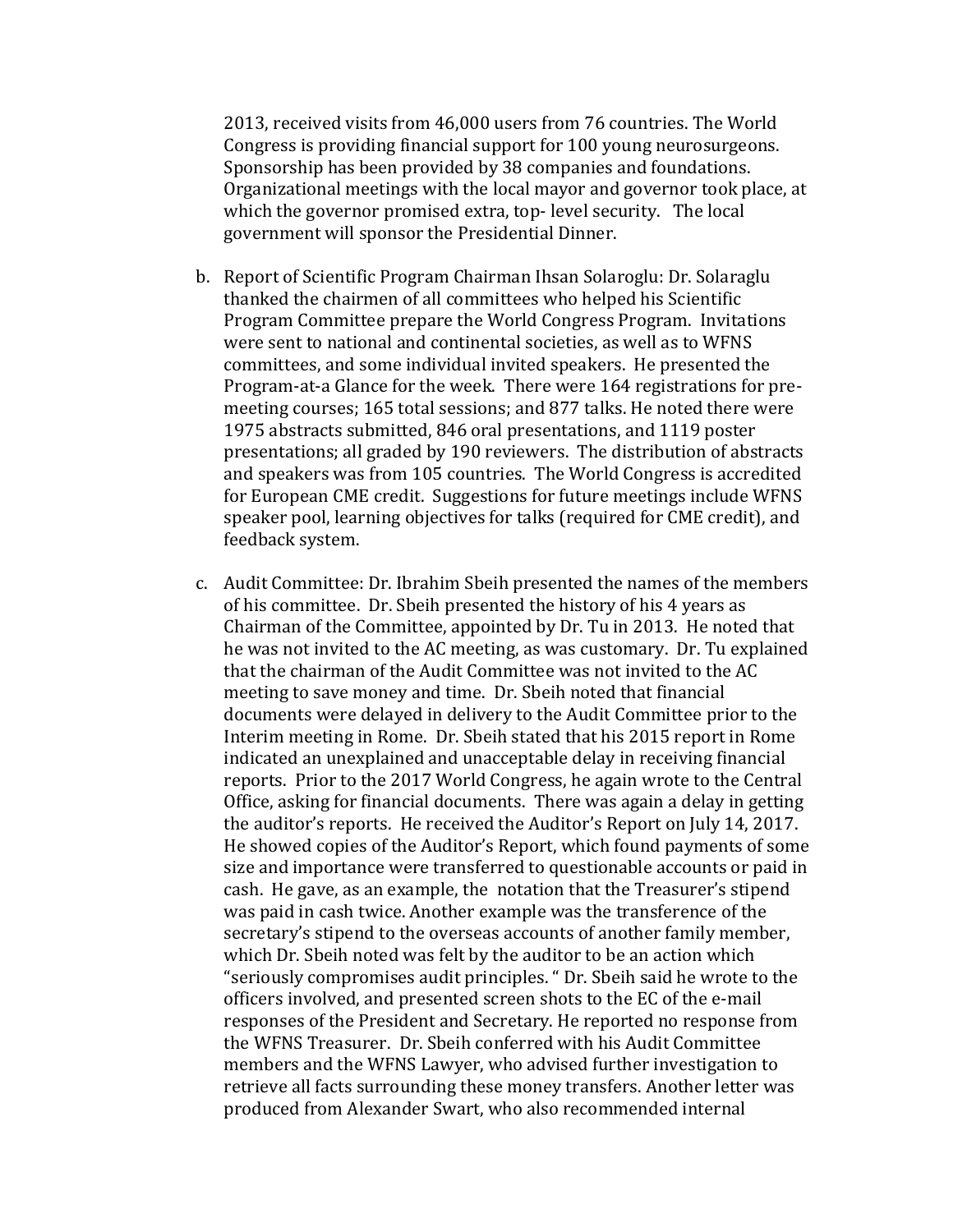investigation. Dr. Sbeih then asked if he could present these facts to the AC, but reported he was denied. Dr. Sbeih consulted WFNS lawyer Thomas De Rave, who recommended official response from Dr. Tu. Dr. Sbeih showed email response from Dr.Tu.

The Audit Committee Report concluded: there has been an unexplained and unacceptable delay in receiving the Auditor's Report, which should be rectified in the future, by sending reports in a continuous and open manner. The Audit Committee Chairman should be included at AC meetings. The WFNS financial statements were in good order on Dec 31, 2016. The payments by cash should be rectified. The practice of issuing payments to family members is a transgression of sound accounting principles. Payments to other societies should not occur. The Audit Committee advises that a further investigation be conducted by the WFNS lawyer; the officers involved must fully account for these financial transfers. Finally, the Audit Committee recommends there must be new rules for handling officer stipends and new standards for ethical financial behavior must be established. They recommend that the next Audit Committee must take on these tasks.

Dr. Tu explained he used his \$20,000 for his secretary and translator, and for fundraising for projects in developing countries. Dr. Servadei sees this as reimbursement for expenses. He noted that the WFNS needs to approve selfdisclosure and provision of receipts. Regarding the past, the WFNS has had external audits. He noted that payments in cash for non-profits is no longer accepted practice. He agrees that the procedure needs to be changed for the future. Regarding the problem of avoidance of federal taxes, reimbursement of expenses is the accepted rule of non-profit organizations. Andrew Kaye stated, as past Chairman of the Audit Committee, that this was an in-depth report. First, he noted, the role and duties of the Audit Committee needs to be clarified. Secondly, he noted that the processes are archaic and need to be modernized. He recommends a professional accounting firm become involved. Dr. Arraez provided the history of the role of the external auditor. He expressed the strong view that the WFNS and WFNS Foundation are financially very clean organizations. He also described the personal contributions of many of the officers of the WFNS for the Foundation. Dr. Sbeih responded by saying he is not against anyone; he is repeating what the Auditor and Audit Committee have recommended. Dr. A. Samii wanted to be sure that no one left the room with the feeling that these 3 officers have done something illegal. Dr. Misra emphasized there is no corruption; this is a stipend. Dr. Misra reported that he gave his first year stipend to the Foundation; 2nd year stipend to Nepalese earthquake relief, but kept one year's stipend for young neurosurgeons needing financial assistance to attend a neurosurgical meeting.

d. Nominating Committee: Dr. Kaye presented the committee's recommendations for officers and noted that the Nominating Committee had 2 suggestions: (1)having the option of meeting by video conference, instead of in-person, and (2) role of Nominating Committee be changed to vetting of nominations, but not to put forth a slate. He noted that this option exists today. In addition, his personal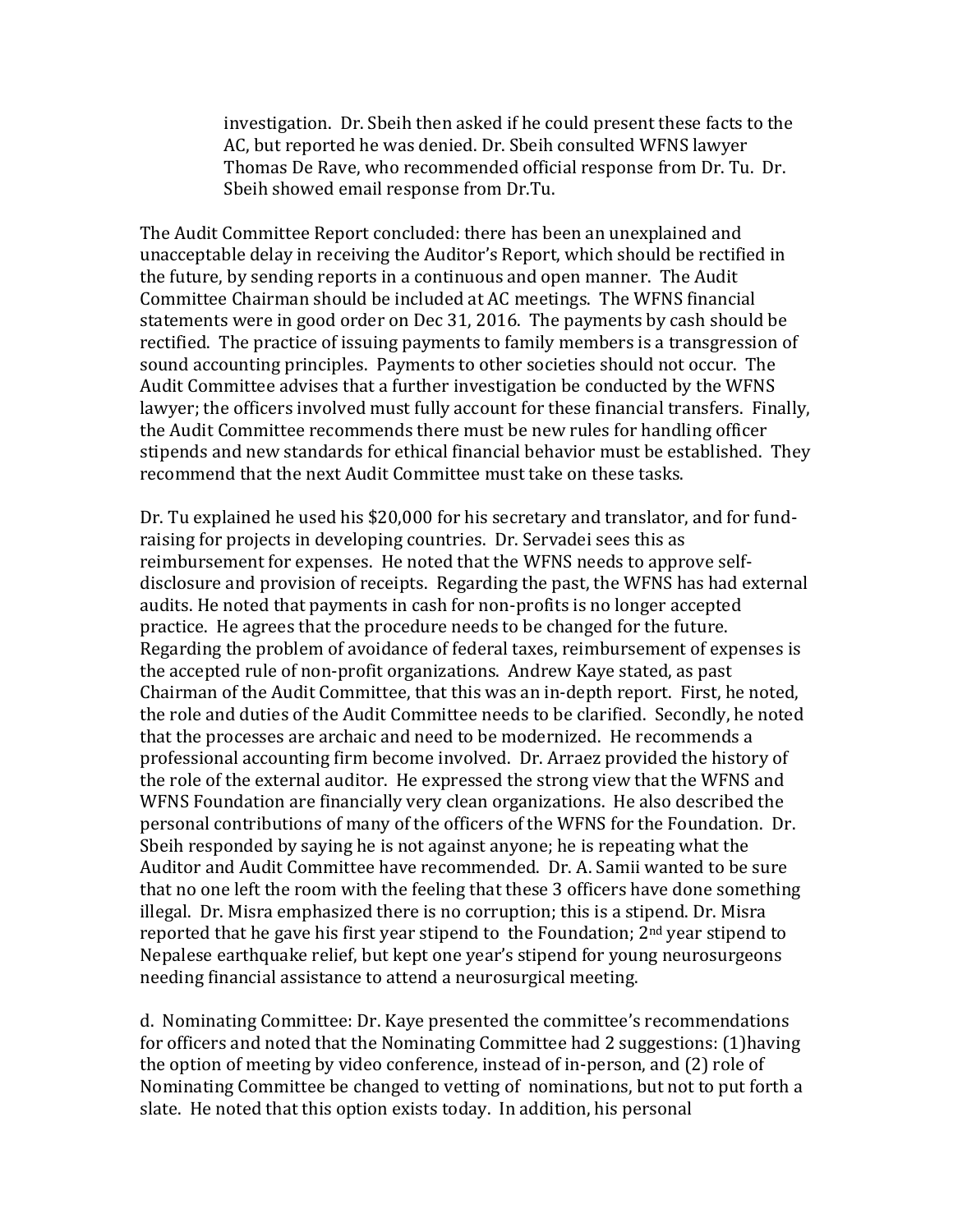recommendation is that, if this is adopted, an additional bylaw be considered, that no more than 2 AC members may be from same region.

## 7. Ad-Hoc Committees:

a. Skull Base Surgery Committee:

Dr. Kyu-Sung Lee presented the activities of the Skull Base Committee. There were 73 committee members when he received the list 4 years ago; he replaced these with 3 additional members: Sebastien Froelich, James Liu, and Ashish Suri. He also replaced those members who died: Albino Briccolo (Verona), Chun Siang Chan (New York), and Nobutaka Kawahara (Yokohama). He described a skull base course the committee sponsored, suggested additional courses and discussed the WFNS training Centers. He wondered what role the WFNS Training Centers should play in the work of this committee. In the Rome Interim meeting, it was decided to not issue Fellowship Training Certificates. He announced a new skull base lab in Jordan and summarized 8 courses held in the past 4 years. He highlighted a joint meeting with the Anatomy Committee in 2017 in Nepal. The next courses for 2017 will be held in Alexandria, Egypt and Amman, Jordan. He summarized his suggestions, which included naming 2 chairmen of the committee, as the workload is heavy, with more than 20 courses/year. He also noted difficulty in getting industry support and the increasing costs of cadavers. He encouraged an active role for the WFNS Training Centers. Drs. Tu and Servadei both noted the recommendation for 2 committee chairs and Dr. Servadei said he will follow this recommendation. There ensued discussion about the pros and cons of encouraging all courses be WFNSsponsored, with Dr. Andrew Kaye presenting the point of view that not all international courses must be co-sponsored by the WFNS.

b. Spine Committee:

Dr. Enrique Osorio-Fonseca presented the officers and activities of this committee. The mission and vision were presented. The first book written by the committee, primary editor Dr. Ramani, was presented in 2013. The bi-annual conference of this committee was in Cartagena in 2014. In addition, there was a course offered in Cochabampo, Bolivia in 2014, with 60 participants, as well as a pre-Congress course in Rome in 2015. A summary of all other spine courses offered by the committee followed; these include a spine course in India, and a course on pedicle screw fixation for residents in Cuzco, Peru. A course is planned for 2018 in Tanzania; additional courses in Africa are planned. A combined course with the Neurotrauma Committee, chaired by Andrew Maas, was held. Finally, Dr. Osorio urged adoption of the Bogota Declaration, in support of WHA Resolution 68.15. The last symposium of this year will be in Perraira, Colombia in October. An additional 4th book on spine surgery is in press. Committee membership grew from 21 to 43 members, and additional countries are now represented. The finances of the Spine Committee allowed it to contribute \$31,308 to the WFNS, as a result of the Cartagena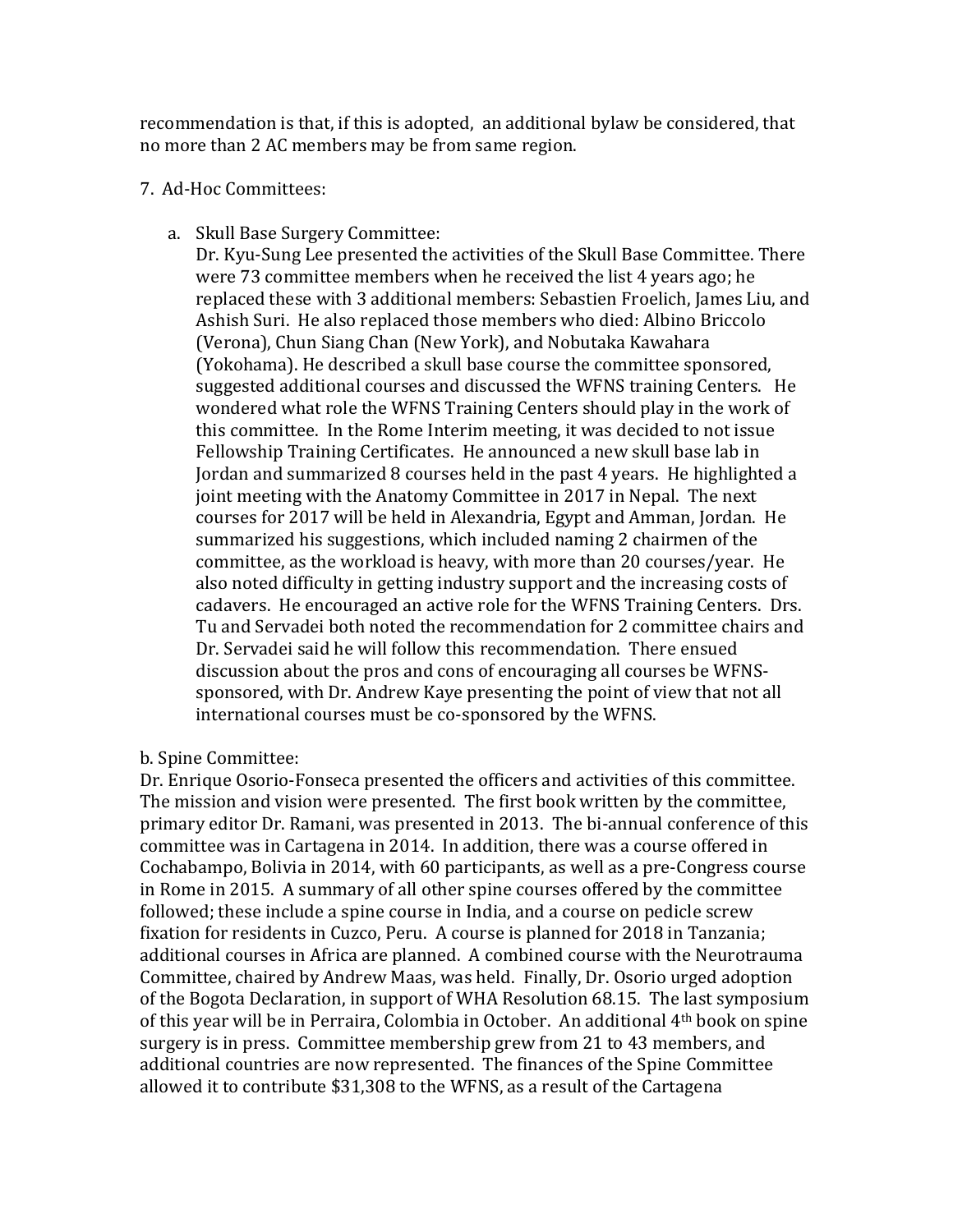Conference in 2014. He gave thanks for the opportunity to have chaired this committee.

## c. Peripheral Nerve Surgery Committee:

Dr. Lukas Rasulic presented the members and activities of this committee. The Chairman is Mariano Sokolovsky. It was noted that relatively few departments in the world have adequate case volume to train neurosurgeons in this subspecialty. The committee has published a book in Spanish on peripheral nerve surgery techniques; it has recently been published in English. A new book is published by Springer-Verlag and presented at this World Congress. The title is "Manual on Peripheral Nerve Surgery." Multiple additional meetings presented by the committee were described. Upcoming events for 2017 include conferences in Romania, Montenegro and Serbia. Finally, EANS has recently created a section on peripheral nerve surgery.

### d. Neuro-rehabilitation Committee:

Dr. Wai Poon presented the activities of this committee. A number of monographs have been published. He cited, in particular, the monograph published as a result of meeting organized by Dr. Massimiliano Visocchi after the Interim Meeting in Rome.

### e. Awards to Young Neurosurgeons:

Dr. Joao Paulo Farias presented the results of his committee's selection of the 5 best papers by young neurosurgeons 64 in Rome, 102 in Istanbul. Each submitted paper was reviewed by two committee members. Every committee member read and selected the final 5 from the semifinal group of 20. The 5 best papers receive a financial award and a certificate at the World Congress. He thanked all the committee members.

# f. Medals of Honor Committee:

Dr. Takeshi Kawase presented the members of his committee and their activities. They selected neurosurgeons who have made strong contributions to education and/or strong impacts on neurosurgery. The bylaws rules are that Honorary Presidents are excluded and there should be 1 honoree from each continent. Those members to be honored in Istanbul: Ossama Al-Mefty,(AANS), USA; Abdessamad El Azhari ,(CAANS) ,Morocco; and Dr. Ram Prasad Sengupta ,(EANS), from the UK. Three other Medal of Honor Awardees were presented in Rome. Dr. Tu noted that he was given the opportunity to choose the 6th awardee, after the committee chose an awardee from each continent. Dr. Tu explained he chose Dr. Sengupta because he is from Asia but had his neurosurgical career in Europe.

# Coffee Break

g. Young Neurosurgeons Forum:

Dr. Ganesalingam Narenthiran presented the list of the members of his committee and a brief summary of their activities.

h. Women in Neurosurgery Committee: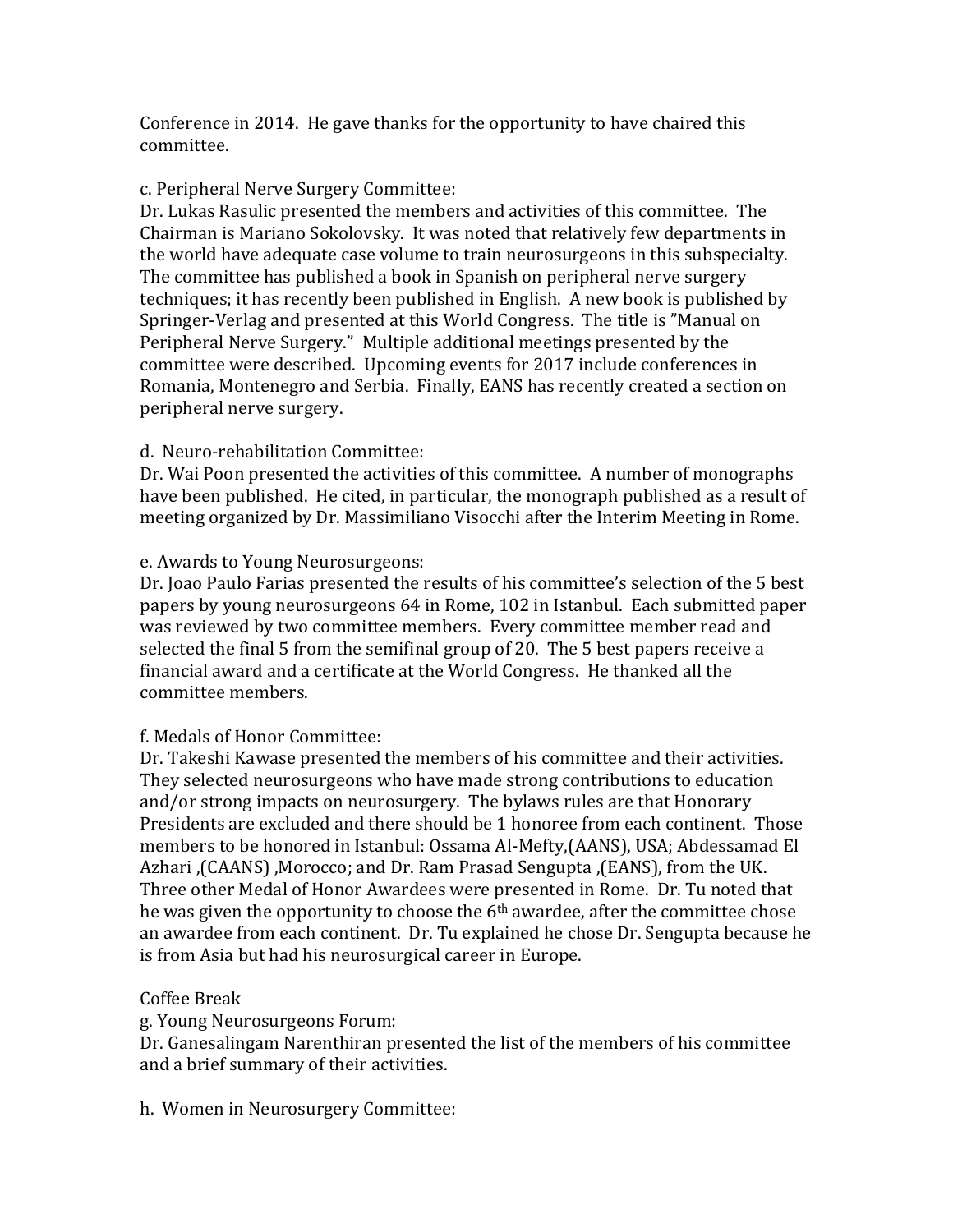Dr. Nadia El Abbadi presented the activities of the Women in Neurosurgery Committee (WINS). The Executive Board of WINS was presented, including Vice Chairman Nelci Zanon (Brasil) and Coordinator Claire Kazeki (Rwanda). WFNS-WINS meetings were summarized, including a meeting in Rabat in 2014.

Dr. El Abbadi reported there are about 150 women in women in neurosurgery in Africa, more than 70% are from North Africa. In 2014, at the AANS meeting in San Francisco, Dr. El Abbadi met with American WINS. The WFNS WINS met at the first meeting of the Mediterranean Neurosurgical Society, WINS also met at 1st CAANS meeting in Algeria in May, 2014; this was organized by Souad Bakti. A Middle East WINS meeting took place in Abu Dhabi. She emphasized that women who aspire to neurosurgery in Africa face additional problems compared with women elsewhere. Additional WINS meetings took place at the Societe de Neurochirurgie de Langue Francaise (SNCLF) and Societe Neurochirurgicale Francaise (SNCF) meeting in Casablanca. At the WFNS Interim meeting in Rome, AANS 2016, and at 2nd CAANS conference in Capetown in 2016, there were WINS meetings. Mentorship of younger women neurosurgeons is a frequent topic. Dr. El Abbadi was also a member of the WFNS delegation to the World Health Assembly in Geneva for Global Neurosurgery. The priorities of WINS are to promote a supportive environment, create opportunities, support female residents, and lobby for international fellowships

### i. Fund-raising Committee:

Dr. Yoko Kato presented the equipment available and fund-raising efforts for the WFNS Foundation. She thanked Dr. Scott Robertson for all his efforts in fundraising.

#### j. Military Neurosurgeons:

Dr. Uwe Max Mauer presented the activities of this committee. He summarized the 3 meetings the committee has organized, in Germany, India and Benin. The latter was the first neurosurgical conference held in this location. He also noted that there is an increasing number of blast injuries in the civilian world.

### k. Committee on International Initiatives:

Dr. Robert Dempsey presented the report on the Coordinating Committee for International Objectives. Basic to the mission is to address the worldwide disparities in neurosurgical care. The case for the essential participation of neurosurgery has been advocated with increasing recent frequency: he cited as evidence the Lancet Commission Report on Global Surgery and World Bank Disease Control Priorities. He reminded the EC that Dr. Tu had declared a need for a neurosurgical Peace Corps. Dr. Dempsey reviewed the history of episodic care and stressed the need to "train the trainers" for sustainability. He noted that the strengths of the WFNS include: training centers, equipment and the Africa 100 Program. These efforts lack good follow-up and there is a need to coordinate the existing programs of individual universities. WFNS-FIENS should work to find solutions through strategic partnerships. An international curriculum is available at